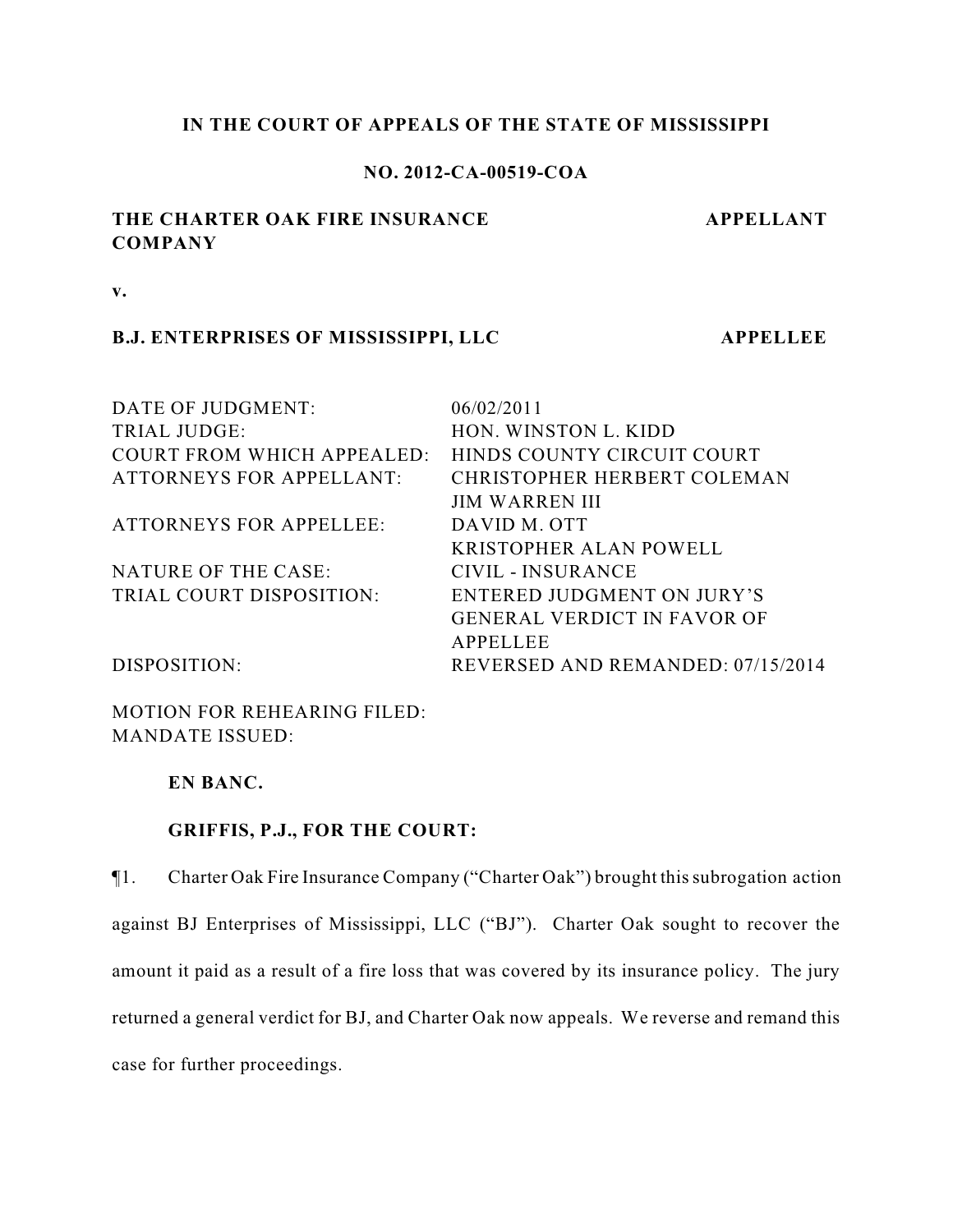#### **FACTS**

¶2. At the time of the fire loss, MCH Transportation Company ("MCH") was the named insured on a policy issued by Charter Oak Fire Insurance Company, a subsidiary of Travelers Indemnity Company. The policy insured a commercial property and building located in Clinton, Mississippi.

¶3. TranSource Group, Inc. ("TranSource"), was the owner of record of the property. TranSource, like MCH, was solely owned by James Harrell. MCH managed the property. ¶4. In 2001, TranSource entered a lease-purchase agreement with Trans-Pro, Inc. ("Trans-Pro"). The agreement provided that TranSource would convey title of the property to Trans-Pro after an agreed-upon sum had been paid. Until such time, TransSource leased the property to Trans-Pro.

¶5. Jackson Truck and Trailer, Inc. ("Jackson Truck") bought Trans-Pro and assumed the lease-purchase agreement. Jackson Truck was jointly owned by Harrell and R.J. Williams. Jackson Truck subleased a portion of the property to JFF Transportation Company ("JFF"). JFF's stock was owned two-thirds by Harrell and one-third by John C. Minninger.

¶6. Approximately four months before the fire, JFF subleased a portion of its lease to BJ. Minninger and Edward R. (Bob) Cochran owned BJ.

¶7. Although there is some common ownership of the various entities involved, each named entity is a separate and distinct business entity. Harrell owed all or part of each entity except BJ.

¶8. MCH, Jackson Truck, and JFF used the property in their trucking operations. Each company used wooden pallets. BJ made useable pallets out of broken pallets and sold pallets

2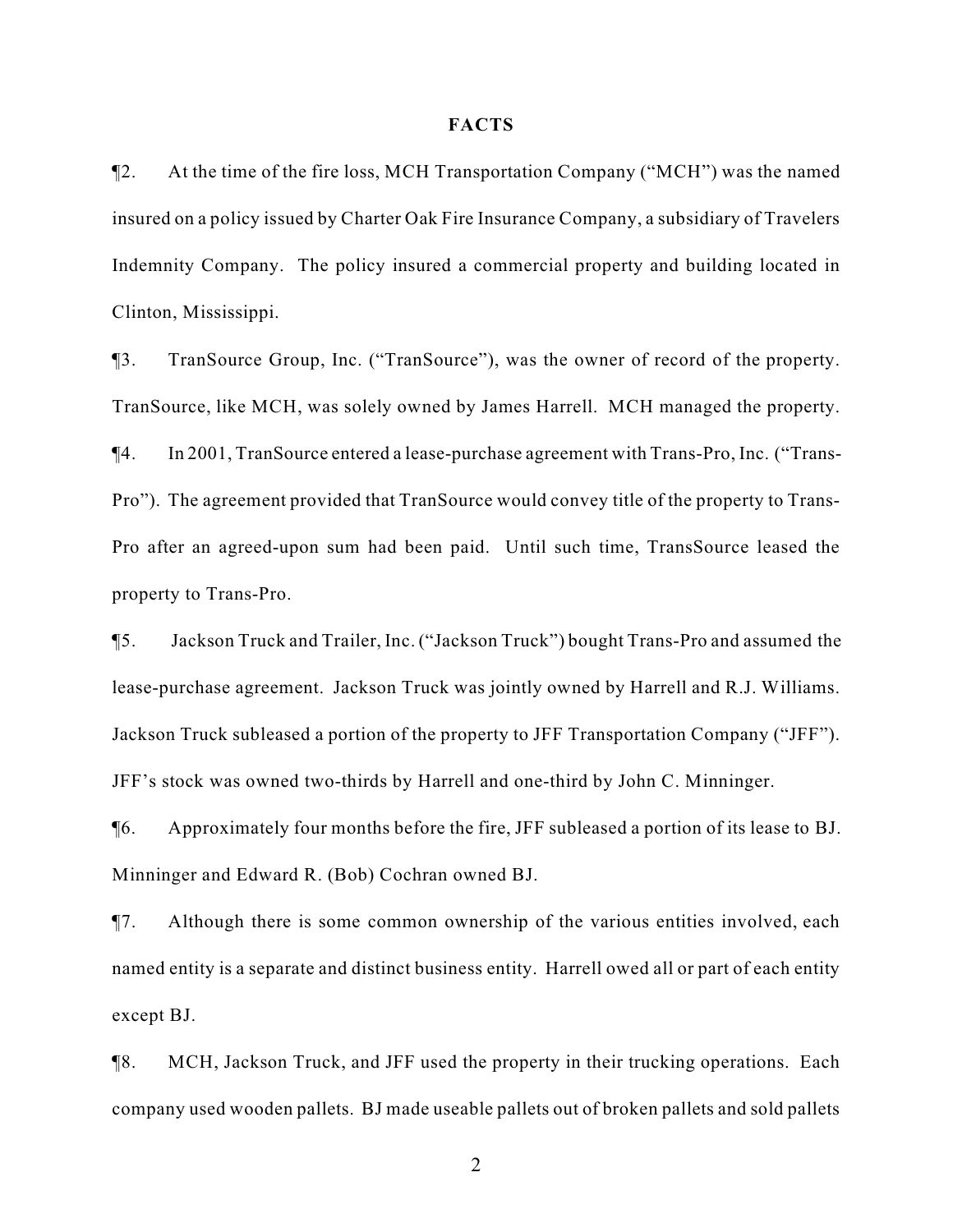to MCH, Jackson Truck, and JFF.

¶9. On May 21, 2007, the building on the property was destroyed by fire. MCH made a claim on its insurance policy, and Charter Oak paid MCH the sum of \$264,308.53 for the loss. The amount paid by Charter Oak did not fully cover MCH's loss. As a result, Charter Oak and MCH entered a written agreement to jointly pursue recovery from any party(ies) responsible for the fire loss.

¶10. On March 17, 2008, Charter Oak and MCH filed a complaint in the Circuit Court of Hinds County, Mississippi, and it named JFF and BJ as defendants. The complaint asserted a claim for subrogation and alleged that BJ was vicariously liable for the negligence of its employees in starting the fire. The complaint asked for a monetary judgment in the amount of the loss incurred.

¶11. While this subrogation action was pending, on October 12, 2007, as the authorized representative of TranSource, Harrell signed a document titled "Assignment of Rights to MCH Transportation Company." This document read:

On May 21,2007, the property bearing municipal address 1205 Industrial Drive, Clinton, Mississippi 39056 (hereinafter "the Property'') was owned by Transource Group, Inc. (hereinafter "Transource"). The Property was insured by The Charter Oak Fire Insurance Company (hereinafter "Charter Oak") under a property insurance policy issued to MCH Transportation Company (hereinafter "MCH"). On May 21, 2007 the Property was damaged by fire (hereinafter "the Loss"). As a result of the Loss, Charter Oak paid MCH proceeds from the property insurance policy under claim number CFE7197.

In consideration of the fact that MCH maintained insurance covering the Property, and Transource as owner of the Property received the benefit of Charter Oak's payment for the Loss, Transource hereby assigns to MCH all rights it had as owner of the Property as of May 21, 2007[,] to pursue any and all claims against any and all parties responsible for the Loss, whether based in contract, tort or warranty. This assignment of rights extends to any proceeds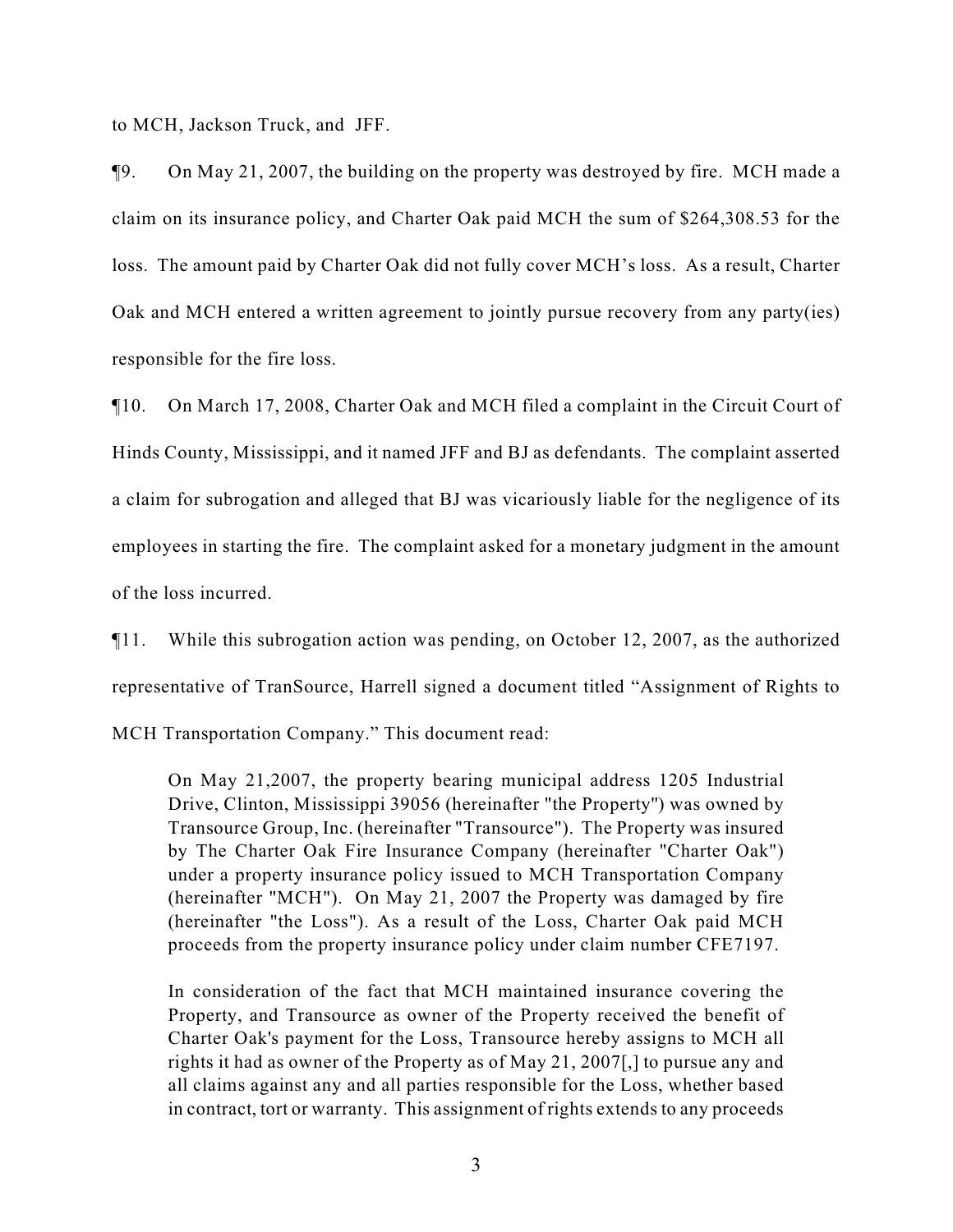of settlement or judgment that may be recoverable from any party responsible for the Loss. Transource represents and warrants that it has not assigned any rights to claims or the Loss to any person or legal entity other than Charter Oak to the extent of its payment.

Transource agrees to provide all reasonable assistance to MCH in the pursuit of any claim against any responsible parties, including cooperation with production of documents and testimony relevant to proving this claim. In the event that any term[] or provision of this Assignment of Rights shall be held illegal, invalid, unenforceable or inoperative as a matter of law, the remaining terms and provisions of this contract shall not be affected thereby, but shall be valid and shall remain in full force and effect.

¶12. Approximately six months later, on April 1, 2008, Harrell and Williams signed a document titled "Statement and Declaration of Waiver of Rights by James Harrell and R.J. Williams, individually and for Jackson Truck and Trailer, MCH and TranSource Group" (the "Statement"). Harrell executed the Statement on his individual behalf and as the representative of TranSource and MCH. Williams executed the Statement on his individual behalf and as the representative of Jackson Truck. The Statement read:

The undersigned[,] James Harrell and R.J Williams, individually and on behalf of [Jackson Truck], MCH and TranSource Group[,] . . . . hereby waive any rights of recovery against JFF . . . and BJ . . . to the extent that [Jackson Truck], MCH or TranSource Group may have rights against them arising out of the fire that occurred on or about May 21, 2007 . . . . This waiver is intended to be an exercise of rights under insurance policy . . . by [Charter Oak] . . . . This waiver is specifically intended to be an exercise of rights granted by the . . . policy of [Charter Oak], specifically the rights contained in the section of the policy titled "Commercial Property Conditions" and in subparagraphs 2, b(1) and c of the paragraph thereunder titled "Transfer of Rights of Recovery Against Others to Us." All potential claims and rights of recovery against JFF . . . and BJ . . . are hereby being waived because the losses in question occurred on property with regard to which JFF . . . and BJ . . . were tenants. The undersigned James Harrell Further states in this regard that he is the sole owner of MCH and TranSource Group and half owner of [Jackson Truck], along with R.J. Williams who owns the other half of the stock of [Jackson Truck]. The undersigned James Harrell also owns 2/3 of the stock of JFF . . . , and BJ . . . is further a related entity being owned in part by John C.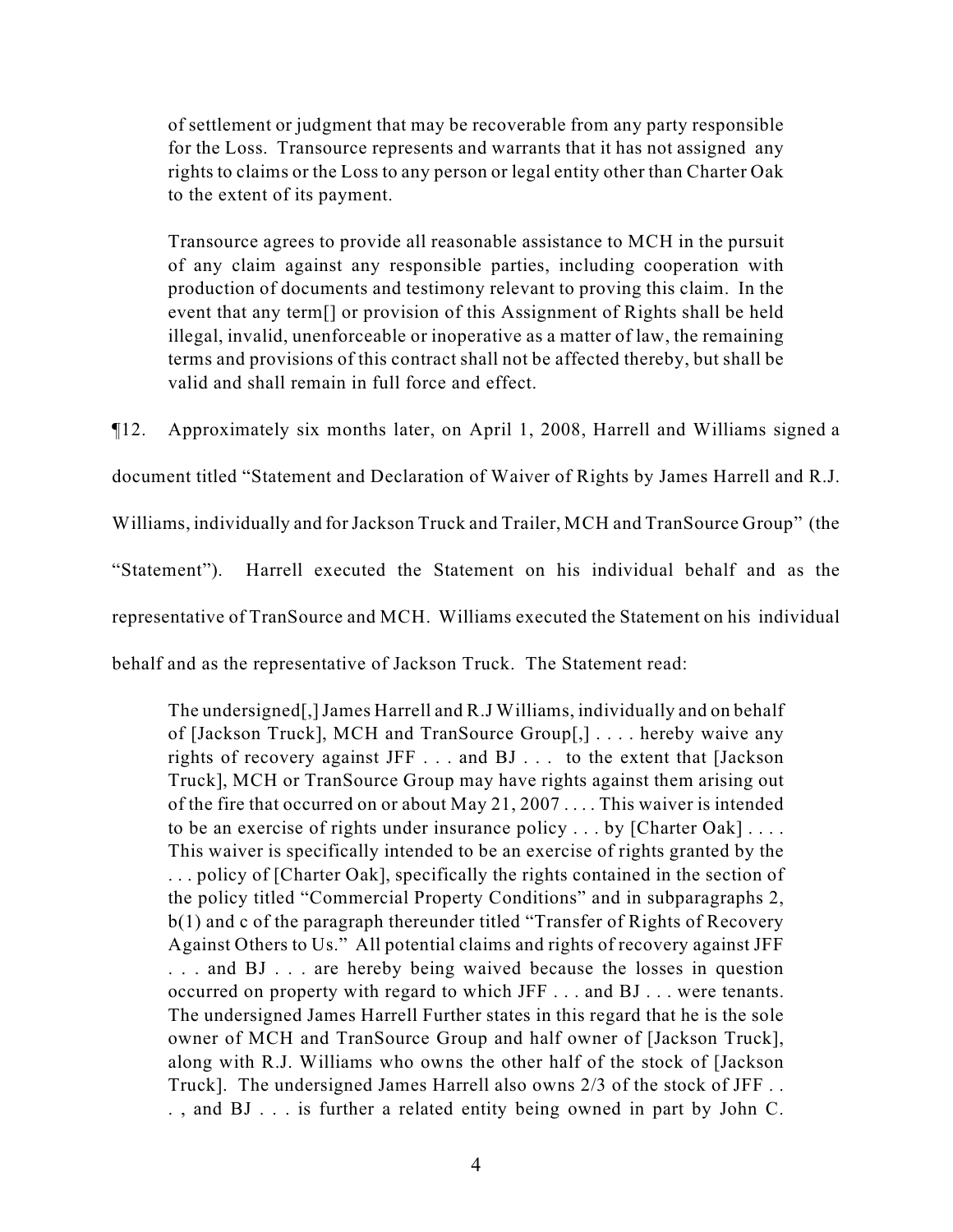Minninger, co-owner of JFF[.]

. . . .

Pursuant to those terms and because this loss occurred on property covered by the [Charter Oak] policy and because the party or parties that may be responsible for said fire are business firms in which I have an ownership interest and which are tenants of a business in which I have an ownership interest, these rights against these parties are waived by the undersigned individually and on behalf of the companies that they own and are authorized to act for.

The undersigned James Harrell and R. J. Williams do make these statements and declarations individually and as binding statements and declaration including the waivers for and on behalf of [Jackson Truck], MCH and TranSource Group, having been duly authorized to do so by these companies.

¶13. Three days later, Harrell's attorney sent Charter Oak a letter that gave notice of

Harrell and his companies' intent to waive their right not to pursue subrogation against JFF

and BJ. The letter read:

Our firm represents James A. Harrell and his companies, [MCH], [TransSource] and his interest in [Jackson Truck]. Please allow this letter to serve as notice that, James A. Harrell and his above referenced companies, pursuant to and in exercise of their rights under the Charter Oak Fire Insurance Company policy of insurance numbered IO660-5392H017, and contrary to any previously signed Assignment of Rights to [MCH], . . . hereby exercise their right not to pursue subrogation against any tenants. James A. Harrell and the companies that we represent hereby waive their rights against other parties that may be responsible for damages due to a fire occurring on May 21, 2007[,] at a building covered by the aforementioned policy number IO660-5392H017. In particular, James A. Harrell and the companies we represent exercise such rights arising under the section of said policy entitled "COMMERCIAL PROPERTY CONDITIONS," paragraph titled, "I, TRANSFER OR [sic] RIGHTS OF RECOVERY AGAINST OTHERS TO US," subparagraphs number 2, b(1) and c. Pursuant to those terms and because this loss occurred on property covered by the aforementioned policy, and because the party or parties that may be responsible for said fire is a business firm in which James A. Harrell has an ownership interest and which are tenants of a business in which James A. Harrell has an ownership interest, be it known to all that James A. Harrell and his companies, to the extent of his interests, hereby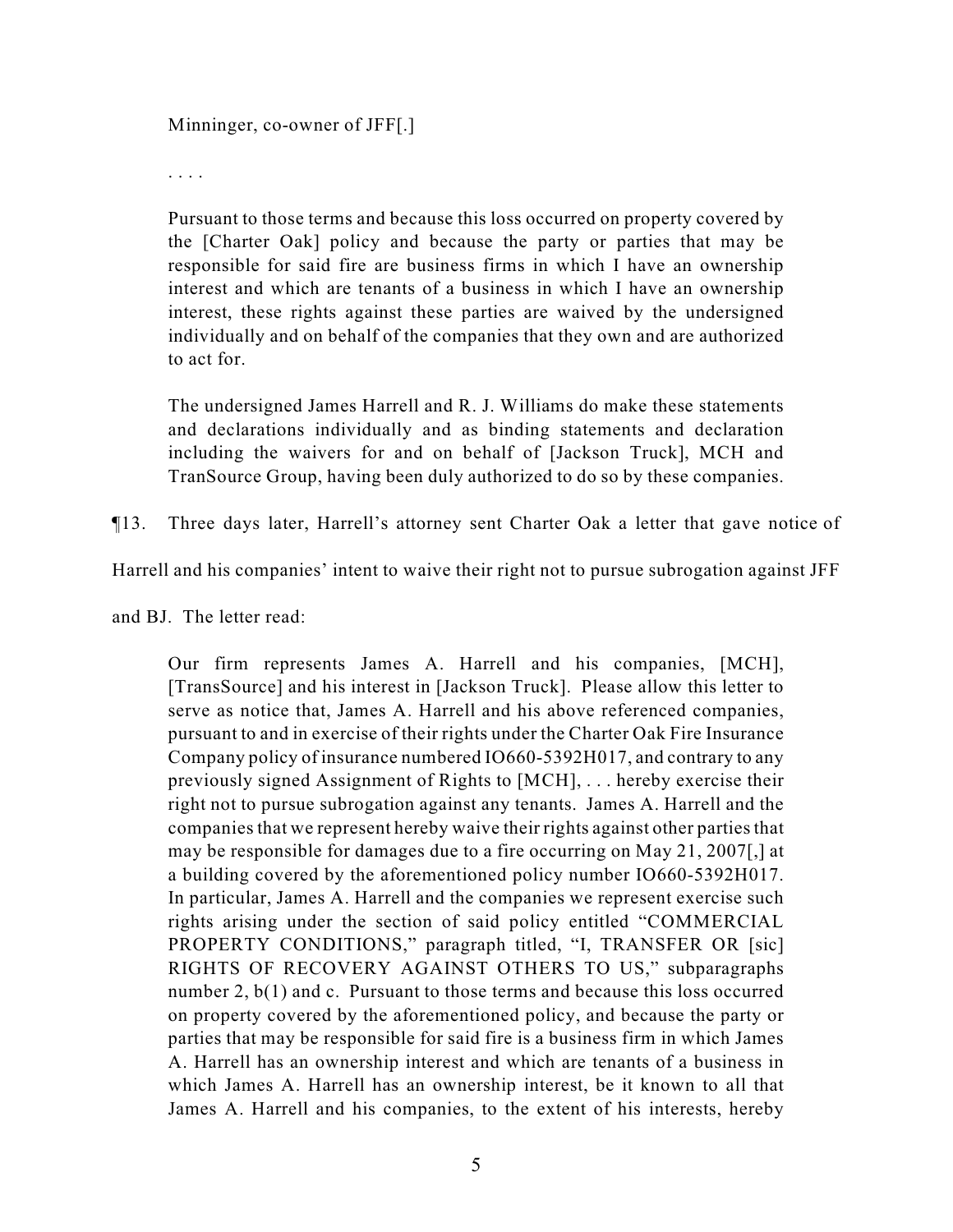waive any rights against those parties being JFF Transportation, Inc.[,] and BJ Enterprises, LLC.

¶14. The trial began on May 23, 2011. That morning, the parties voluntarily dismissed MCH and JFF. Only Charter Oak and B.J. remained as the parties to the lawsuit.

¶15. Since the testimony as to how the fire occurred or was discovered is not essential to the outcome of this appeal, we have not detailed the evidence presented as it relates to the cause of the fire. The fire was discovered by BJ's employees on May 21, 2007, and the exact location of the fire was disputed.

¶16. The jury returned a general verdict in favor of BJ. Thereafter, the trial court entered final judgment. Charter Oak filed a motion for a judgment notwithstanding the verdict or, in the alternative, a new trial, which the trial court denied. It is from this judgment that Charter Oak now appeals.

# **ANALYSIS**

¶17. This appeal considers whether the Statement was sufficient to waive Charter Oak's contractual right of subrogation. The trial court determined that this was a question for the jury to decide. As a result, the trial court gave Jury Instruction 20, which read: "The Court instructs the jury that if you find by a preponderance of the evidence that MCH waived Charter Oaks' rights to sue the Defendant to recover money it paid under the policy, then your verdict must be for the Defendant." There was no other jury instruction on waiver.

¶18. An insurer can waive its right to subrogation. A waiver is "the voluntary and intentional relinquishment of a known right or conduct which implies the voluntary and intentional relinquishment of a known right.*" Bellemere v. Geico Gen. Ins. Co.*, 977 So. 2d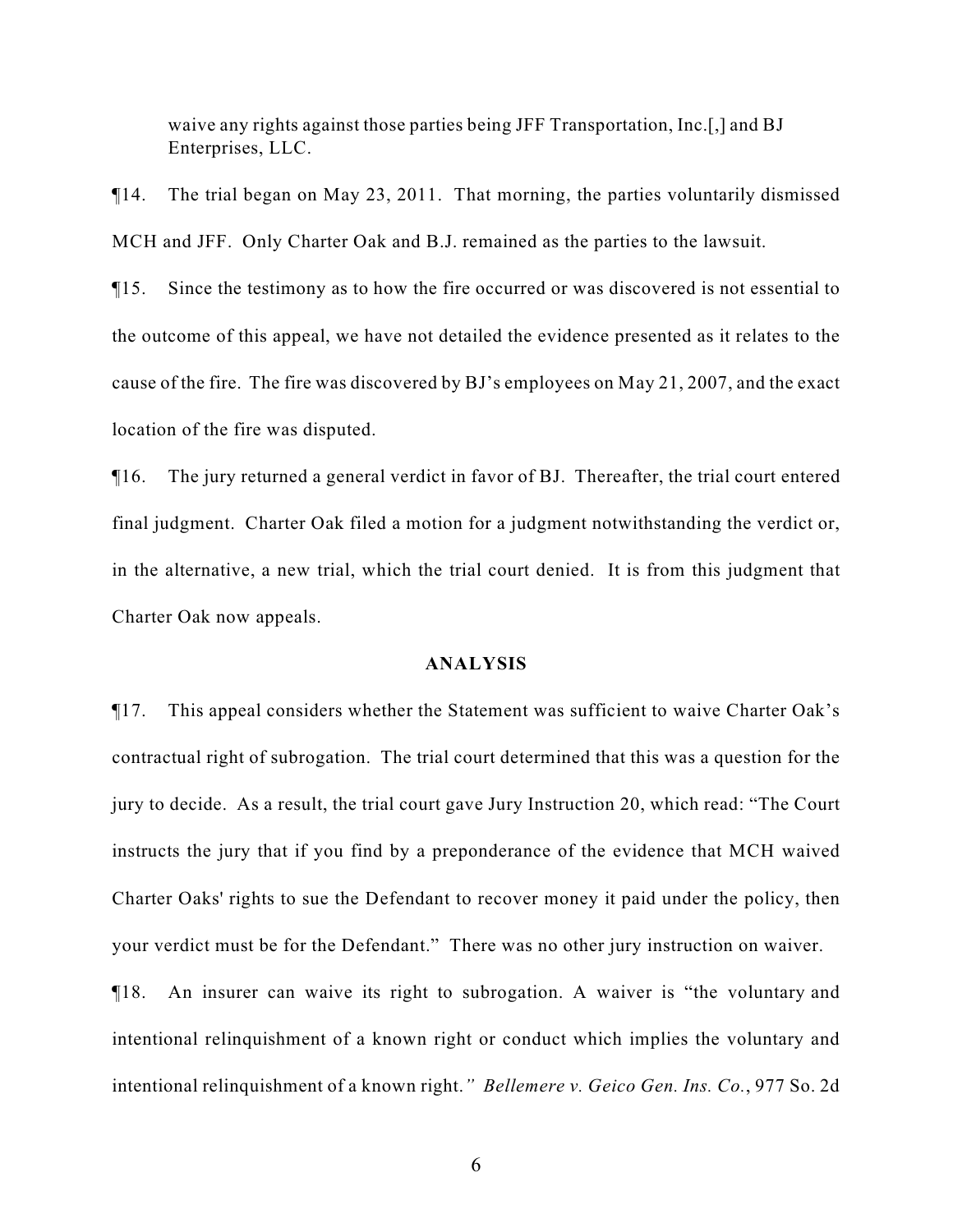363, 369 (¶12) (Miss. Ct. App. 2007) (citations omitted). "Since the right of subrogation arises for the benefit of the insurer, it may waive its right to subrogation, either by contract or by conduct inconsistent with the right of subrogation, and the waiver may be either express or implied." *Couch on Insurance* § 224:139 (3d ed. 2000). The party claiming the waiver of an important policy provision must prove it by clear and convincing evidence. *N.H. Ins. Co. v. Smith*, 357 So. 2d 119, 121 (Miss. 1978) (citing *Mich. Millers Mut. Ins. Co. v. Lindsey*, 285 So. 2d 908, 911 (Miss. 1973)).

¶19. Here, the question is whether Charter Oak's insurance policy gave MCH, or the Harrell-owned companies, the contractual right to waive subrogation. The insurance policy contained a provision titled "Transfer of Rights of Recovery Against Others to Us." In this provision, Charter Oak was granted the right of subrogation and gave the named insured the right to waive subrogation under certain circumstances. The provision read:

If any person or organization to or for whom we make payment under this Coverage Part has rights to recover damages from another, those rights are transferred to us to the extent of our payment. That person or organization must do everything necessary to secure our rights and must do nothing after loss to impair them. But you may waive your rights against another party in writing:

- 1. Prior to a loss to your Covered Property or Covered Income.
- 2. After a loss to your Covered Property or Covered Income only if, at time of loss, that party is one of the following:
	- a. Someone Insured by the insurance;
	- b. A business firm:
		- (1) Owned or controlled by you; or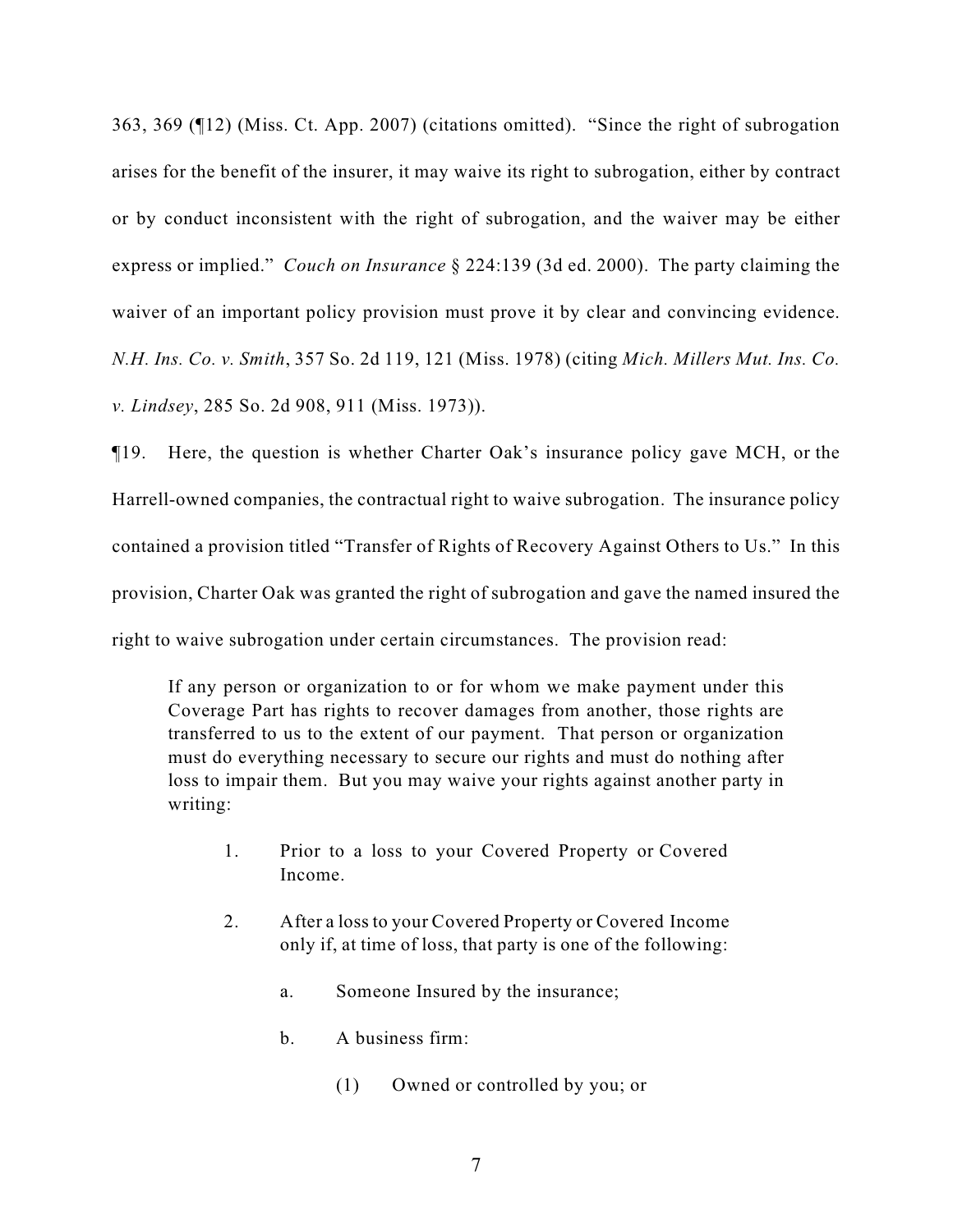- (2) That owns or controls you; or
- c. Your tenant.

This will not restrict your insurance.

¶20. "The interpretation of insurance policy language is a question of law. Questions of law are reviewed de novo." *Robichaux v. Nationwide Mut. Fire Ins. Co.*, 81 So. 3d 1030, 1035 (¶10) (Miss. 2011) (Citations omitted). "When the words of an insurance policy are plain and unambiguous, the Court will afford them their plain, ordinary meaning and will apply them as written." *Id.* at 1036 (¶15) (citing *Lewis v. Allstate Ins. Co.*, 730 So. 2d 65, 68 (Miss. 1998)).

¶21. The first two sentences of this provision are clear and unambiguous. This provision gives Charter Oak the contractual right of subrogation. It also requires MCH, as the named insured, to cooperate and to support Charter Oak's subrogation right. The third sentence of this provision gives MCH the contractual right to waive subrogation under certain circumstances. The Statement is clearly MCH's attempt to waive subrogation against BJ under this third sentence. The determinative question is whether the Statement is sufficient to constitute a waiver.

¶22. The outcome of this case rests on the interpretation of this third sentence. The third sentence of this provision is also clear and unambiguous. There is no allegation or evidence presented that the written waiver was granted "[p]rior to a loss to your Covered Property." Thus subparagraph (1) is not applicable. Thus, we consider the following language:

But you may waive your rights against another party in writing: ...

2. After a loss to your Covered Property or Covered Income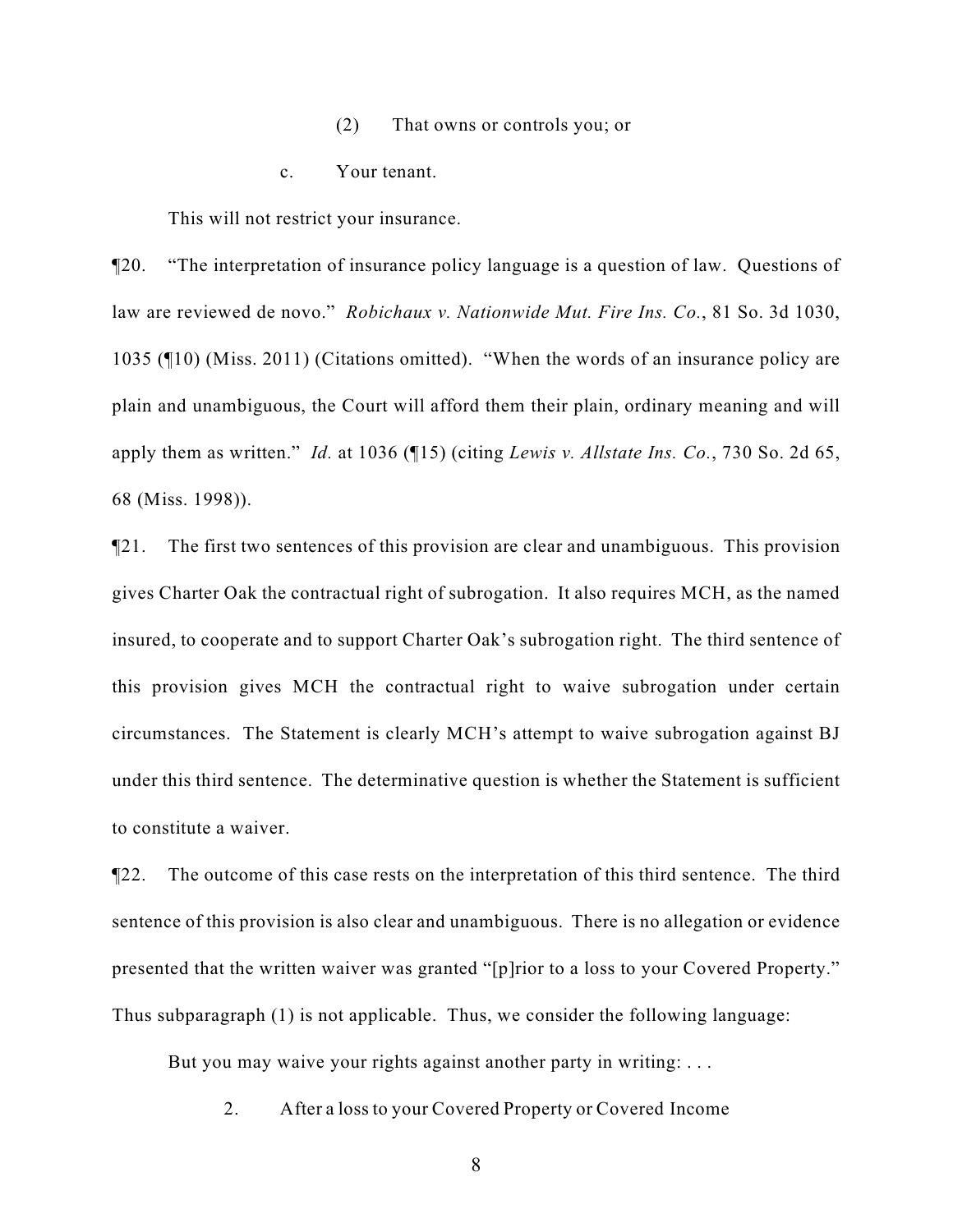only if, at time of loss, that party is one of the following:

- a. Someone Insured by the insurance;
- b. A business firm:
	- (1) Owned or controlled by you; or
	- (2) That owns or controls you; or
- c. Your tenant.

¶23. "[Y]ou" must refer to MCH as the named insured. Thus, MCH may contractually waive its, and Charter Oak's, rights against another party, but it (the waiver) must be "in writing." "[T]hat party" must refer to BJ. Thus, the Statement could be an effective contractual waiver if BJ "is one of the following."

¶24. First, MCH's waiver in the Statement would be effective if BJ was "[s]omeone [i]nsured by the insurance." BJ was not a named insured nor an additional insured under the policy. Thus, the waiver in the Statement could not be effective under 2(a).

¶25. Next, MCH's waiver in the Statement would be effective if BJ was "[a] business firm (1) [o]wned or controlled by you; or (2) [t]hat owns or controls you." BJ was a limitedliability company that was owned by its members, who were Minninger and Cochran. There was no allegation or evidence presented that MCH owned or controlled BJ. Thus, the waiver in the Statement could not be effective under 2(b).

¶26. Finally, MCH's waiver in the Statement would be effective only if BJ was MCH's "tenant."

¶27. BJ contends that Harrell stands in the center of all of the parties, owning all or some of each one except BJ. MCH, Jackson Truck, and JFF are all involved in trucking and use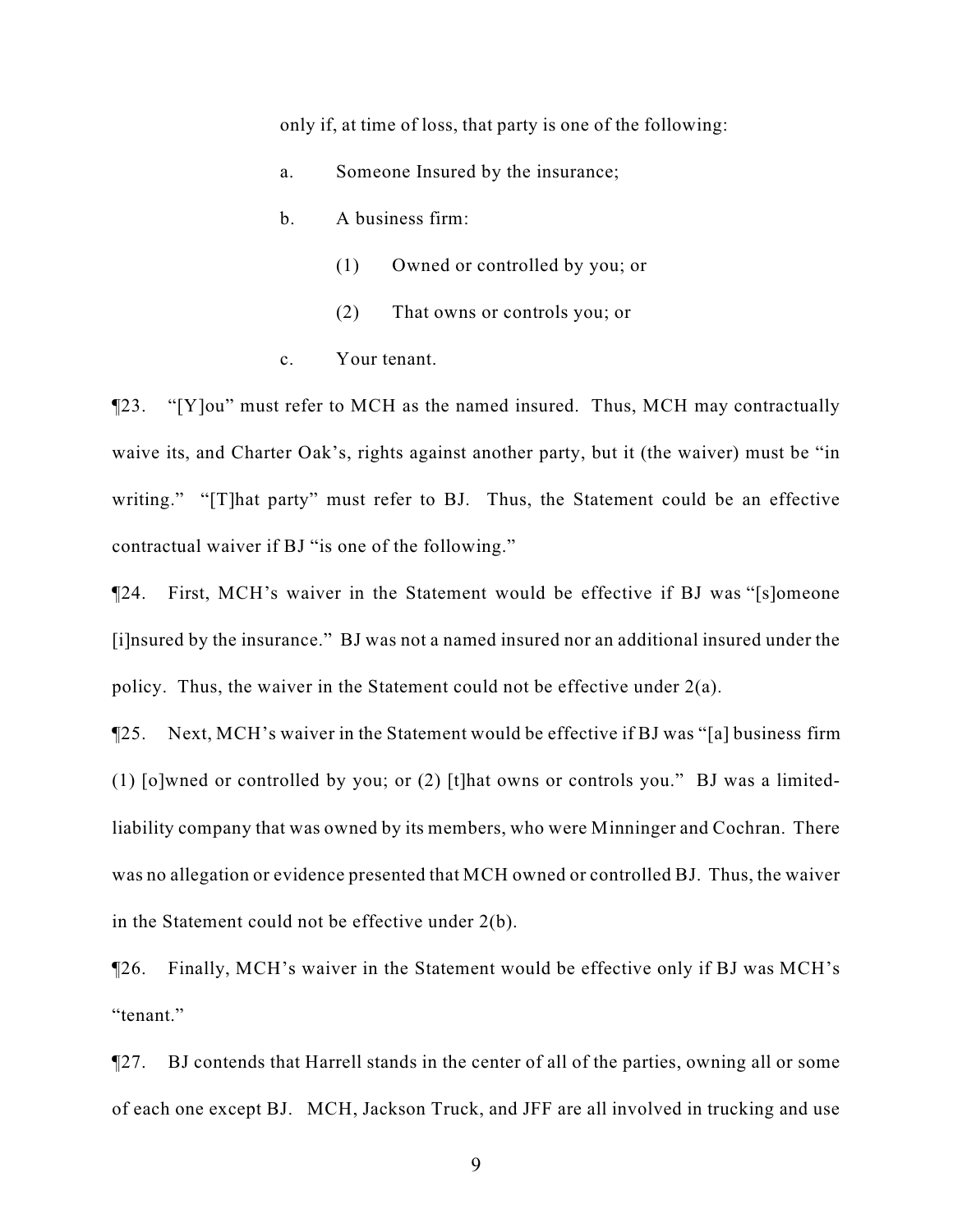pallets. Minninger and Cochran located the de-nailer needed to pull old broken pallets apart and the dumpster where unusable scraps could be burned. BJ was making pallets for these "sister" companies to use out of the broken pallets the "sister" companies provided in order to provide the "sister" companies a cheap source of pallets.

¶28. BJ argues that Minninger obtained the agreement of Harrell and Williams (and, therefore, MCH, TranSource, and Jackson Truck owned by them) for BJ to be a tenant and have use of the back shed area of the building for the pallet operation for the benefit of these related companies as well as JFF, which Minninger owned with Harrell. In fact, Minninger testified:

- Q. At the time that JFF moved in as a tenant at the building at 1205 Industrial Boulevard in Clinton, was that as a result of conversations and agreement with Jim Harrell and RJ Williams and with their knowledge and understanding among you all?
- A. Oh, yes, sir. Jim told me that it would, you know, . . . help everybody. They had a vacant building there, and so they had a cost going on that they weren't getting revenue for, and I needed a place to go, so Jim, you know -- I really sat down with RJ, and RJ and I haggled out the rent, and I whined a lot and it got down. . . .
- Q. Okay. Now, I want to focus on the time when you started BJ along with Bob Cochran. Did you make Jim Harrell and RJ Williams aware of what you were doing did they agreed to it?
- A. Yes, sir. I mean there was no problem, because they all knew I needed the pallets. They all knew what was going on. The space was there. In fact, when we arbitrated the rent, I said, well, if you're going up to \$3,500, you need to get a couple of your pieces [of] equipment back there, because I need that space for BJ, and so he moved that. He had like a backhoe and another piece of commercial equipment underneath the shed.

The only written lease on the property was the Lease Purchase Agreement between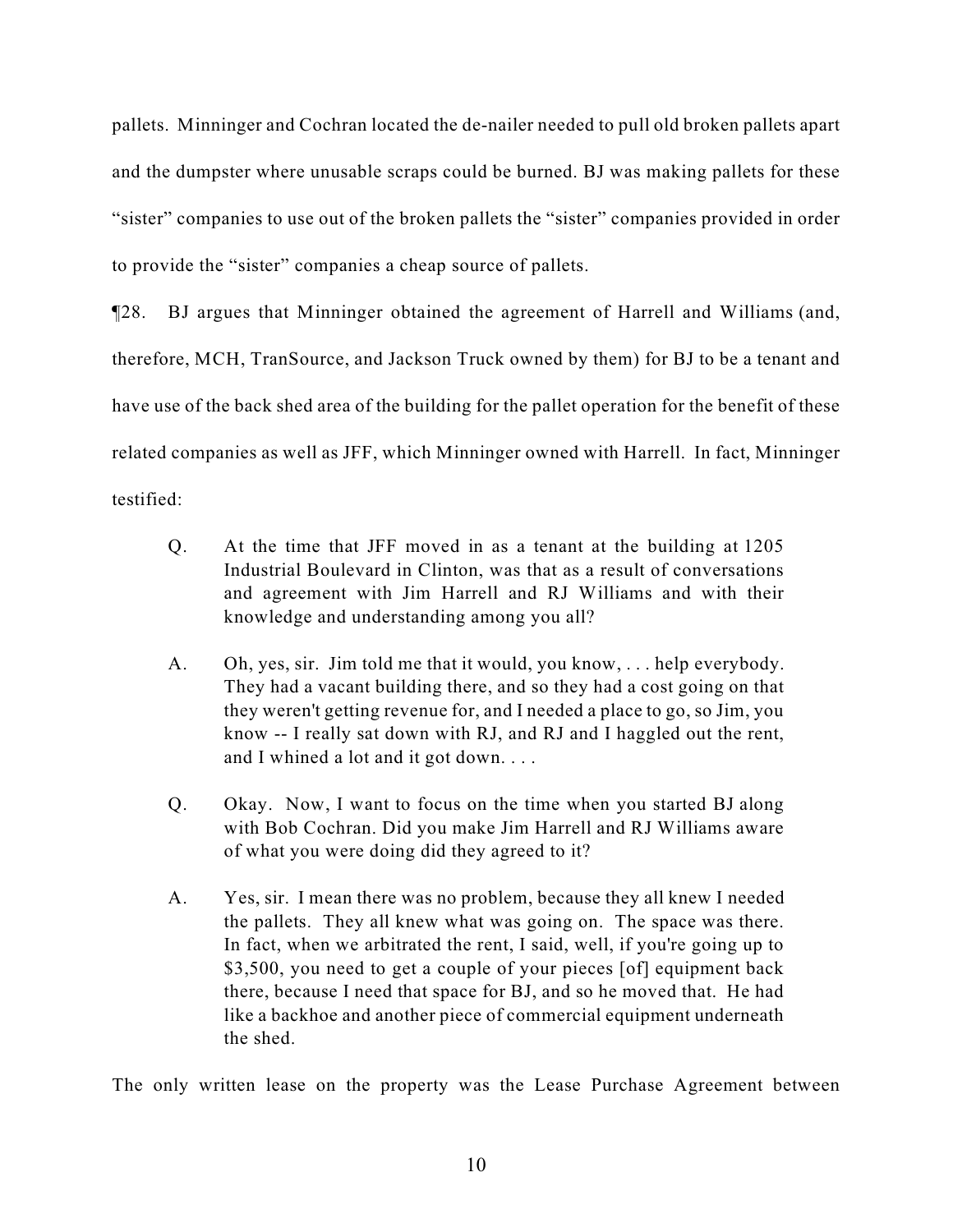TranSource, the owner of the property, and Jackson Truck. All of the other agreements were verbal.

¶29. Thus, BJ's claim of waiver is premised on Harrell. BJ contends that Harrell was clearly in control of all of these companies and the verbal lease agreements, as he had absolute ownership of MCH and TranSource, controlling ownership of JFF, and half ownership of Jackson Truck. To establish the waiver of an important policy provision, BJ must prove the waiver by clear and convincing evidence. *N.H. Ins.*, 357 So. 2d at 121.

¶30. There was simply no evidence to support the conclusion that BJ was the tenant of MCH. In fact, there was no evidence to indicate that there is a factual issue in dispute. The only testimony about the rental agreement is from Minninger. He testified that he negotiated the lease with Williams and JFF. Although Harrell was a part owner of JFF and was aware of the sublease by JFF, there is no evidence that MCH leased the property to BJ.

¶31. Further, to find that BJ was the tenant of MCH or that there was a factual dispute to be decided as to that issue, this Court would have to disregard the corporate entities of MCH, TranSource, and Jackson Truck. The evidence presented and authority cited do not support such. The Mississippi Supreme Court has previously refused to pierce the corporate veil of five entities that shared common ownership and engaged in related activities. *Index Drilling Co. v. Williams*, 242 Miss. 775, 785, 137 So. 2d 525, 528 (1962).

¶32. Accordingly, we find that this provision of the insurance policy was clear and unambiguous. As such, we must interpret this provision as a matter of law, and our review is de novo. *Robichaux*, 81 So. 3d at 1035 (¶10). Therefore, MCH did not have the contractual right to waive Charter Oak's right of subrogation against BJ. The judgment of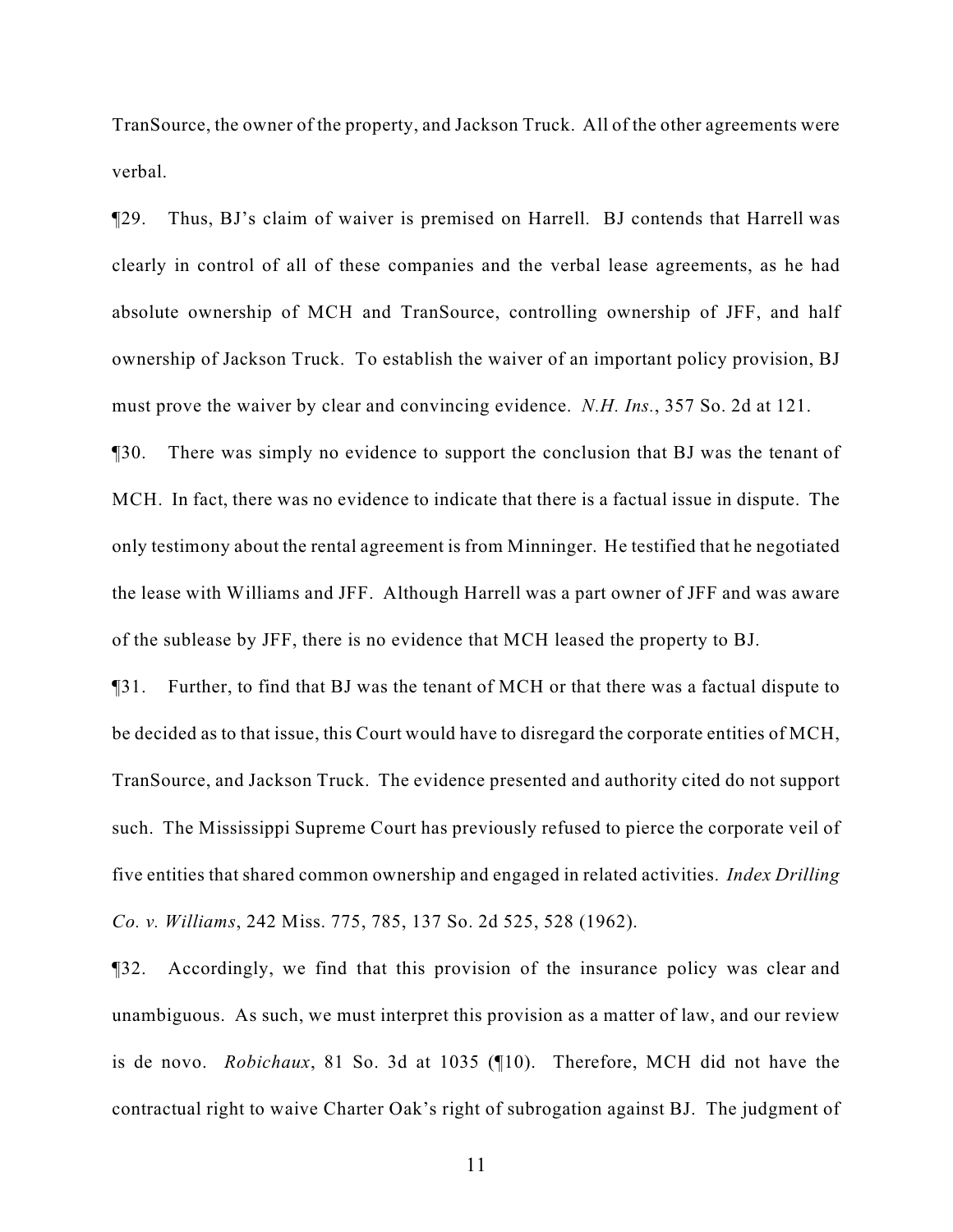the trial court is reversed. We remand this case for further proceedings consistent with this

opinion.

¶33. Because we find this issue to require reversal, we do not address the other issues

presented.

# ¶34. **THE JUDGMENT OF THE CIRCUIT COURT OF HINDS COUNTY IS REVERSED, AND THIS CASE IS REMANDED FOR FURTHER PROCEEDINGS CONSISTENT WITH THIS OPINION. ALL COSTS OF THIS APPEAL ARE ASSESSED TO THE APPELLEE.**

**LEE, C.J., BARNES, ISHEE, ROBERTS, CARLTON AND MAXWELL, JJ., CONCUR. IRVING, P.J., CONCURS IN RESULT ONLY WITHOUT SEPARATE WRITTEN OPINION. JAMES, J., DISSENTS WITH SEPARATE WRITTEN OPINION, JOINED BY FAIR, J.**

# **JAMES, J., DISSENTING:**

¶35. I disagree with the majority's conclusion that MCH did not have the right to waive subrogation against BJ. Firstly, I find that the jury's general verdict in favor of BJ could have been based on a finding that BJ was not liable for the fire; therefore, the verdict should be affirmed. Nevertheless, I find no error with Jury Instructions 17 and 20 and would affirm the judgment of the circuit court; therefore, I respectfully dissent.

¶36. On appeal, Charter Oak raised the following issues: (1) whether the trial court erred in giving Jury Instructions 17 and 20, which submitted questions of law to the jury; and (2) whether Charter Oak is entitled to pursue subrogation against BJ.

# **I. Multiple Theories**

¶37. As a preliminary matter, I would find that the general verdict in favor of BJ should be affirmed because the verdict could be sustained on a finding that BJ was not liable for the damage caused to the property. The Mississippi Supreme Court has held that "where there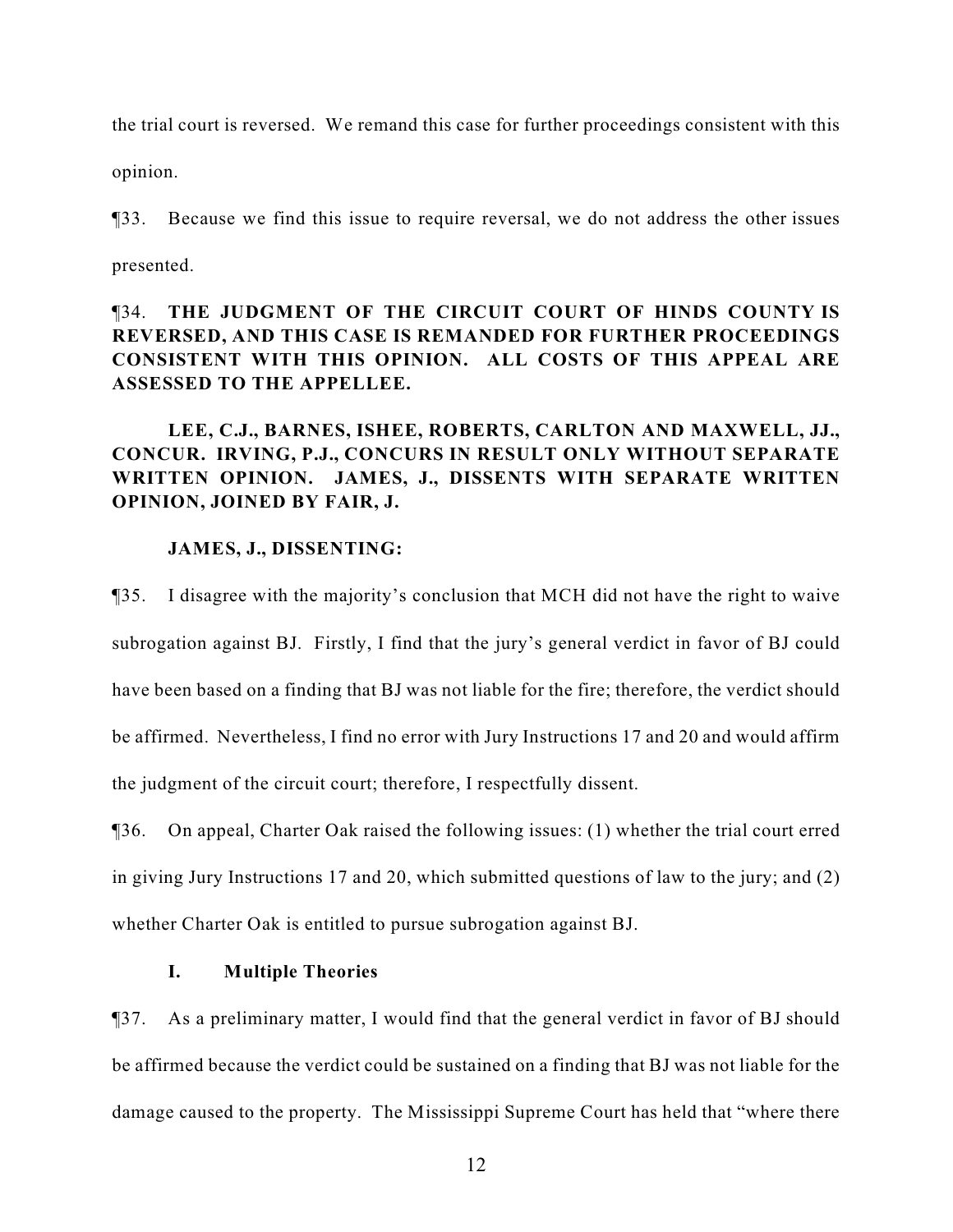is a general verdict for [either party] under a declaration containing two counts leading to the same liability, such verdict is sufficient if sustained under either count." *Ill. Cent. R.R. Co. v. Brent*, 133 So. 3d 760, 770 (¶19) (Miss. 2013) (citing *Miss. Cent. R.R. Co. v. Aultman*, 173 Miss. 622, 641, 160 So. 737, 739 (1935)). Furthermore, "[w]hen reviewing a jury verdict, this Court must consider the evidence in the light most favorable to the verdict." *Johnson v. Cumberland*, 91 So. 3d 646, 651 (¶17) (Miss. Ct. App. 2012) (citing *Snapp v. Harrison*, 699 So. 2d 567, 569 (¶7) (Miss. 1997)).

¶38. Here, Charter Oak's complaint alleged that BJ was liable for the fire that damaged the property. BJ denied that it, or its employees, was responsible for the fire. During the trial, BJ offered evidence and testimony disputing their responsibility for the fire. Jury Instruction 19 provided:

[Charter Oak] must prove by a preponderance of the evidence that [BJ] violated some legally imposed duty and . . . proximately caused damages to the insured of [Charter Oak] . . . [.]

. . . .

If it cannot be determined by a preponderance of the evidence what caused the fire which damaged or destroyed the subject premises, then your verdict shall be for  $\ldots$  [BJ].

Likewise, Jury Instruction 23 provided:

You should not interpret the fact that the Court has given you instructions about [Charter Oak's] damages, if any, as an indication . . . that the Court believes that [Charter Oak] should, or should not, win this case. It is your task to first decide whether [BJ] is liable.

. . . .

If you determine that [BJ] is not liable, then you should return a verdict in favor of the [d]efendant[,] [BJ], and no consideration of damages by you is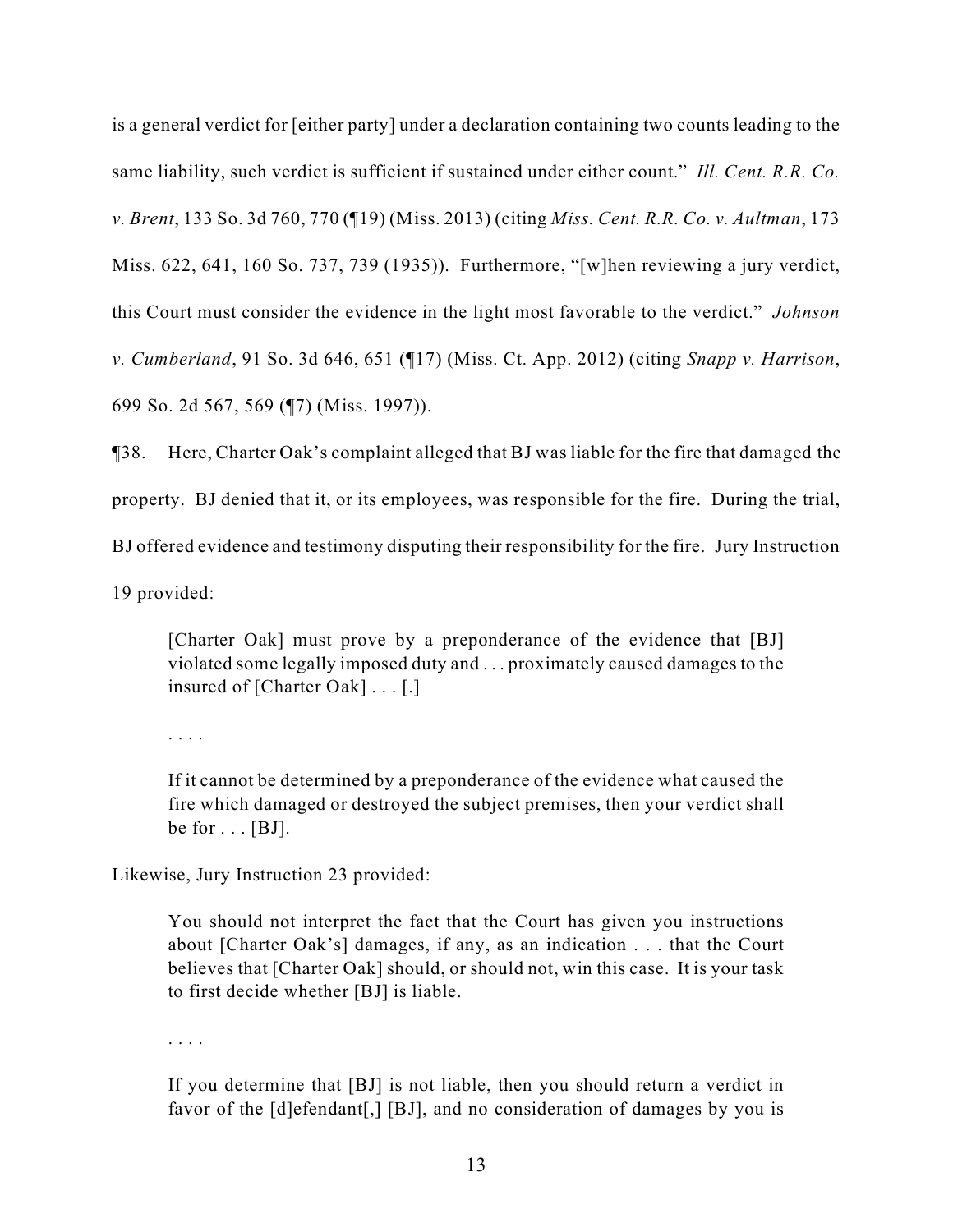necessary.

The jury returned a general verdict in favor of BJ. Therefore, we cannot know for certain whether the jury based its decision upon a finding that BJ was not liable for the fire, that BJ was an insured under the policy, or that Charter Oak waived its right to subrogation. However, because the verdict could be sustained on the theory that BJ was not responsible for starting the fire and was not liable for the resulting damage and loss, I see no reason to disturb the jury's verdict. Therefore, I would affirm.

### **II. Jury Instructions 17 and 20**

¶39. Charter Oak asserts that the trial court erred in giving Jury Instructions 17 and 20, arguing that the instructions submitted questions of law to the jury. I disagree.

¶40. Jury instructions are the statements of the law governing the case, and "[i]t is the trial judge's duty to properly instruct the jury on controlling principles of Mississippi law." *Busby v. Anderson*, 978 So. 2d 670, 679 (¶35) (Miss. Ct. App. 2006) *rev'd on other grounds*, 978 So. 2d 637 (Miss. 2008) (citing *Fielder v. Magnolia Bev. Co.*, 757 So. 2d 925 (¶10) (Miss. 1999)). It appears that here, the trial court used standard jury instructions: "It is [trial court's] duty to instruct you as to the law and it is [the jury's] duty to follow these instructions  $\ldots$  [The jury is] to apply the law to the facts and in this way decide the case" Miss. Model Jury Instructions: Civil § 1:3 (2013). Also, "[i]t is [the jury's] duty to determine the facts and to determine them from the evidence produced in open court." *Id.* at § 1:5.

#### **A. Jury Instruction 17**

¶41. Charter Oak argues that Jury Instruction 17 was improper because it submitted matters of law to the jury, namely an insured's status and an insured's right to subrogation. Jury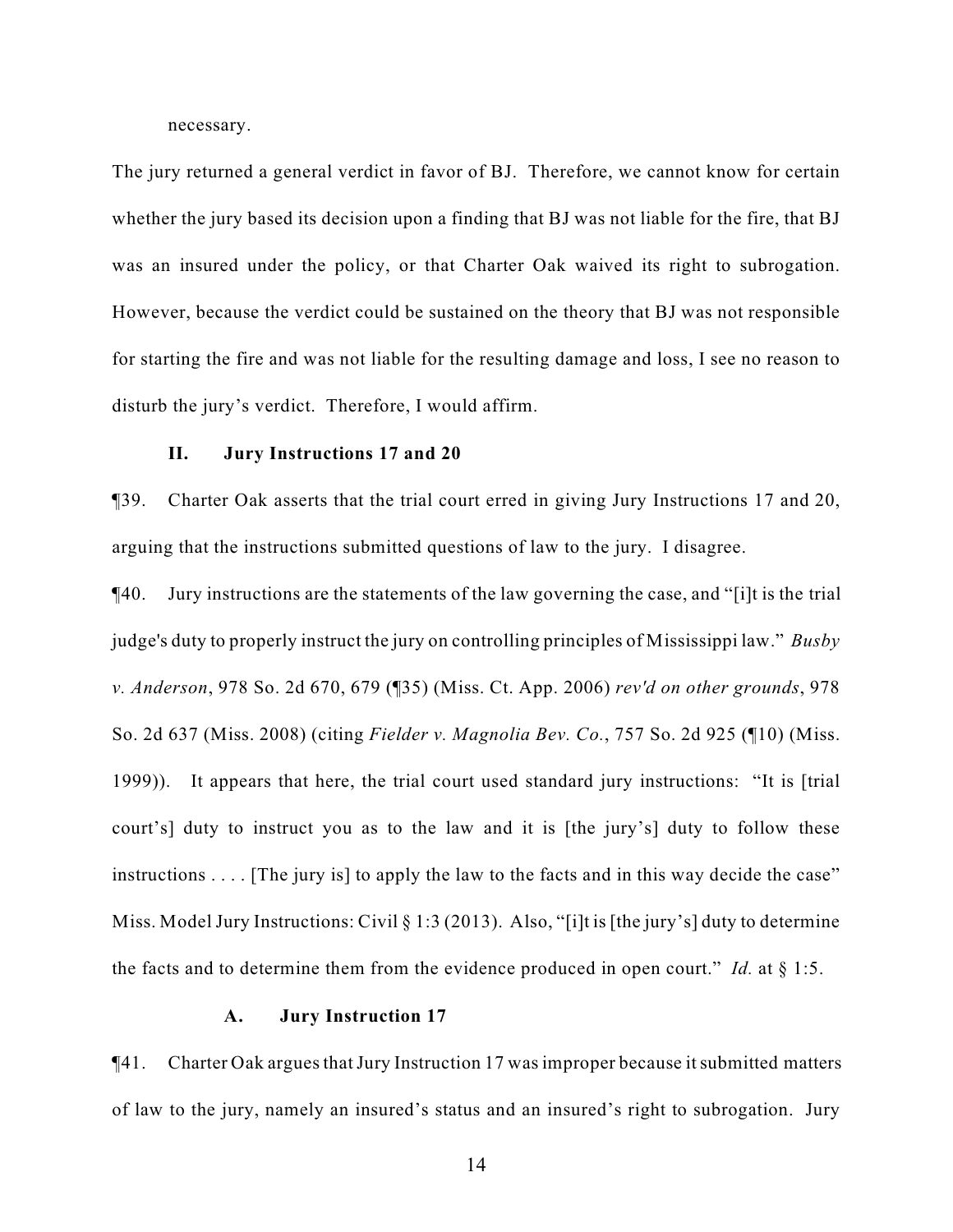Instruction 17 read as follows:

You are instructed that an insurer has no right of subrogation against its own insured. If you find by a preponderance of the evidence that BJ Enterprises is an insured under the subject policy, then Charter Oak Fire Insurance Company has no right of subrogation in this cause and your verdict shall be for the Defendant[,] BJ Enterprises of Mississippi, LLC.

¶42. Subrogation has been defined as the "substitution of one person in the place of another, whether as a creditor or as the possessor of any rightful claim, so that he who is substituted succeeds to the rights of the other in relation to the debt or claim, and to its rights, remedies, or securities." *Hutson v. State Farm Fire & Cas. Co.*, 954 So. 2d 514, 517 (¶7) (Miss. Ct. App. 2007) (quoting *Ellis v. Powe*, 645 So. 2d 947, 951 (Miss. 1994)). "The subrogee steps into the shoes of the subrogor with respect to the debt or claim." *Id.* Subrogation "is a creature of equity, and is the mode which equity adopts to compel the ultimate payment of a debt by one who, in equity and good conscience, ought to pay it." *Id.* (quoting *Oxford Prod. Credit Ass'n v. Bank of Oxford*, 196 Miss. 50, 67, 16 So. 2d 384, 388 (1944)). The subrogee "steps into the shoes of the subrogor and obtains only those rights possessed by the subrogor and assigned to the subrogee." *Ellis v. Powe*, 645 So. 2d 947, 951 (Miss. 1994). Finally, "whether an insurer may subrogate to the claim one insured has against a coinsured is a question of law." *Hutson*, 954 So. 2d at 516 (¶5).

¶43. Although whether an insurer's right to subrogate is a question of law, here, the jury was presented with a mixed question of law and fact. In *Thomas v. Jones*, 23 So. 3d 575, 579 (¶15) (Miss. Ct. App. 2009), we held that a genuine issue of material fact existed as to whether a party was an insured at the time of injury, thus precluding summary judgment. Therefore, the status of an insured can be a question of fact for the jury to determine. Here,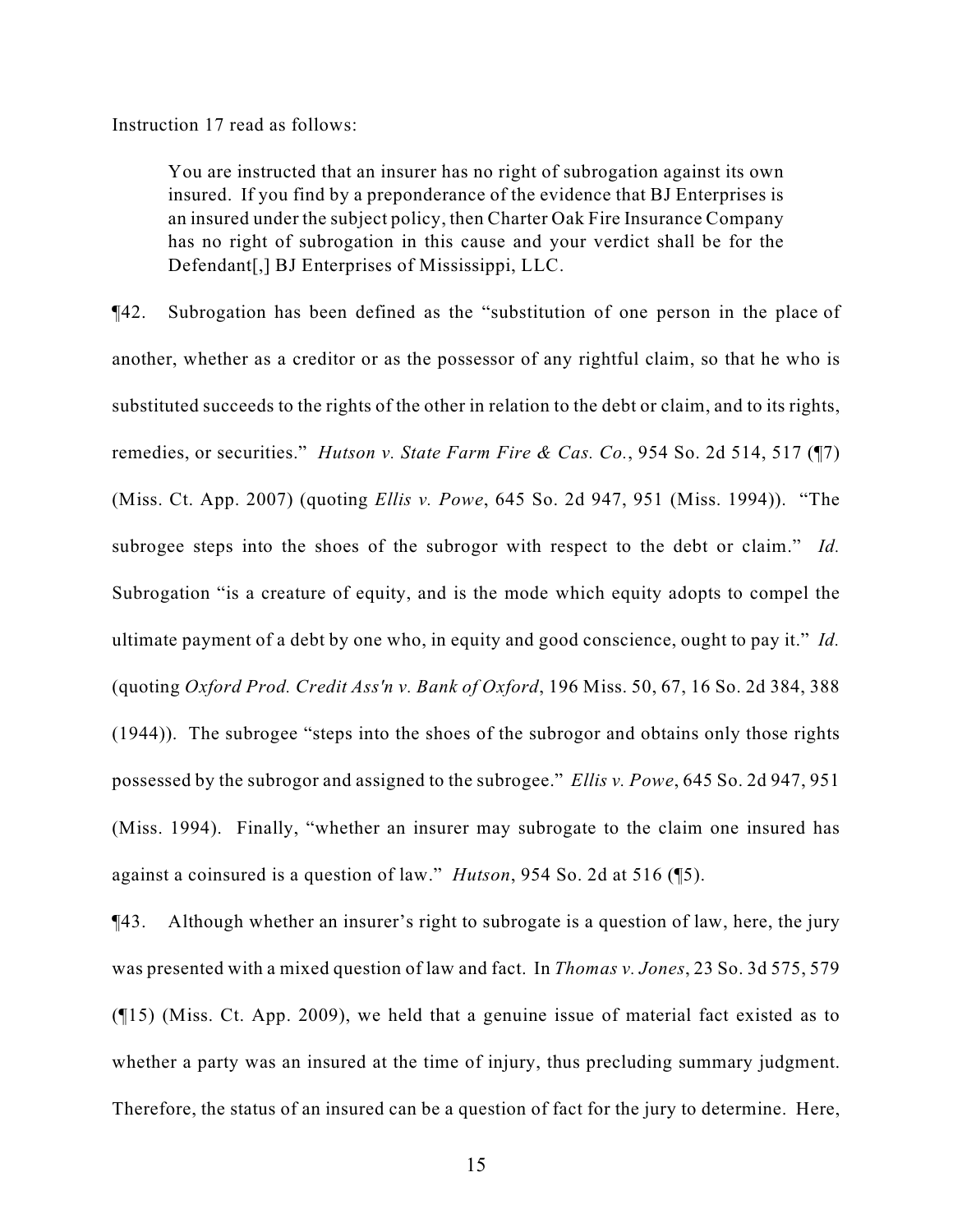the trial court correctly instructed the jury that an insurer has no right to subrogation against its own insured. The jury was then charged with determining the factual issue of whether BJ was an insured under the policy. Accordingly, I find no error in Jury Instruction 17.

# **B. Jury Instruction 20**

¶44. Jury Instruction 20 read: "The Court instructs the jury that if you find by a preponderance of the evidence that MCH waived Charter Oaks' rights to sue the Defendant to recover money it paid under the policy, then your verdict must be for the Defendant." Charter Oak argues that this instruction was improper because "the issue of Charter Oak's right to subrogation is a question of law." I disagree with Charter Oak's reading of this instruction and find that the instruction properly pertained to waiver.

¶45. Although the question of whether an insurer may subrogate to the claim that one insured has against a coinsured is a question of law, waiver is a question of fact for the jury.  *Armstrong v. Miss. Farm Bureau Cas. Ins. Co.*, 66 So. 3d 188, 192 (¶25) (Miss. Ct. App. 2011). An insurer can waive its right to subrogation. *Id.* at (¶22). Waiver of subrogation is "the voluntary and intentional relinquishment of a known right or conduct which implies the voluntary and intentional relinquishment of a known right." *Id.* (quoting *Bellemere v. Geico Gen. Ins. Co.*, 977 So. 2d 363, 369 (¶12) (Miss. Ct. App. 2007)). "Since the right of subrogation arises for the benefit of the insurer, it may waive its right to subrogation, either by contract or by conduct inconsistent with the right of subrogation, and the waiver may be either express or implied." *Id.* A "party claiming the waiver of an important policy provision must prove it by clear and convincing evidence." *Id.* at 192 (¶22) (citing *N.H. Ins. Co. v. Smith*, 357 So. 2d 119, 121 (Miss. 1978). Finally, we have held that a defendant is